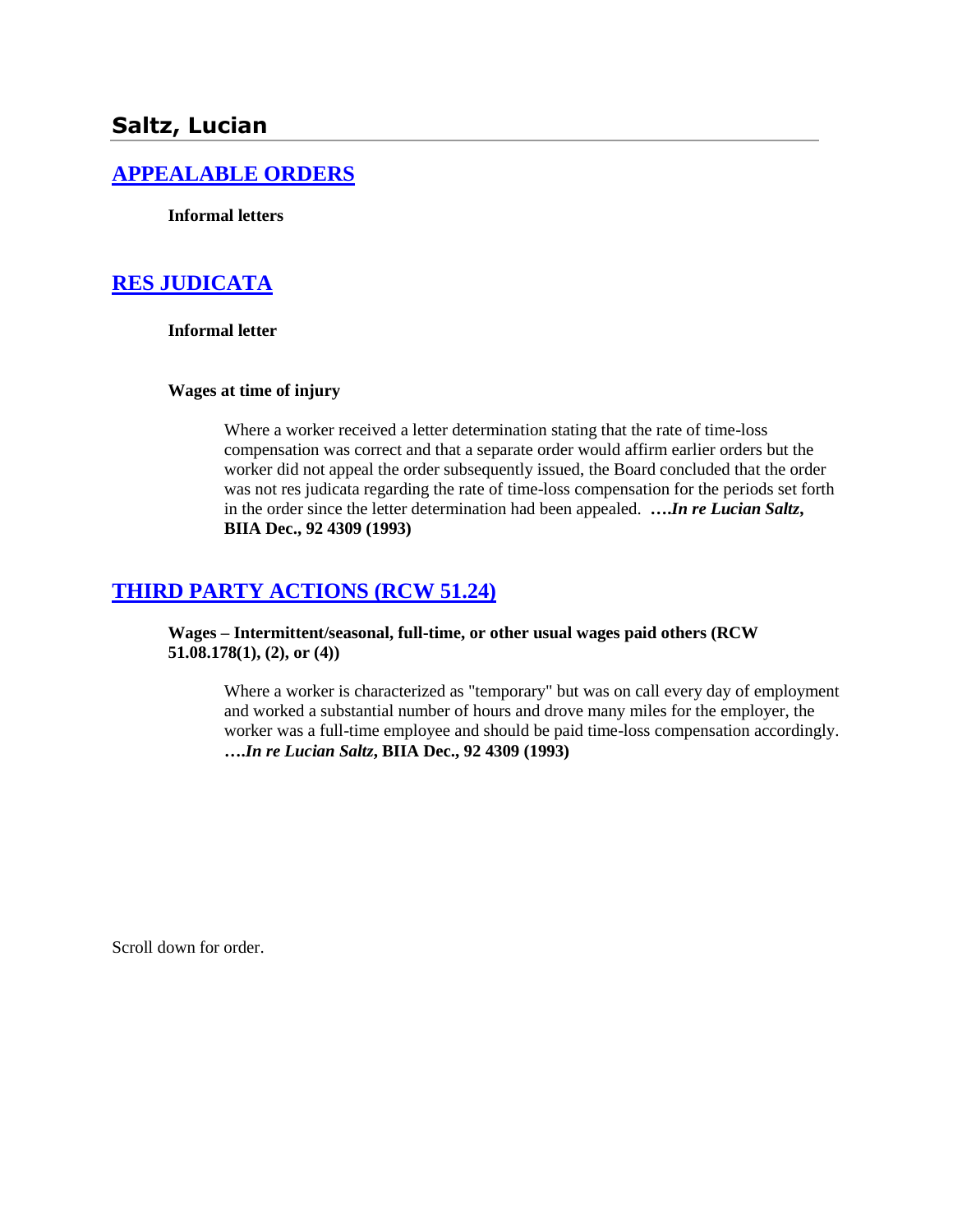### **BEFORE THE BOARD OF INDUSTRIAL INSURANCE APPEALS STATE OF WASHINGTON**

**) )**

**IN RE: LUCIAN R. SALTZ ) DOCKET NOS. 92 4309 & 92 4310**

**) AMENDED DECISION AND ORDER CLAIM NO. M-517769 ) (Amends 11/18/93 Decision)**

APPEARANCES:

Claimant, Lucian R. Saltz, by Calbom & Schwab, P.S.C., per G. Joe Schwab and Kathleen G. Kilcullen

Employer, Danny Boy Trucking, by Tim Evans, General Manager

Department of Labor and Industries, by The Attorney General, per Shara J. DeLorme, Assistant, and Jean Jelinek, Paralegal

These are appeals filed by the claimant, Lucian R. Saltz, on August 3, 1992. The first, assigned Docket No. 92 4309, referred to a letter determination of July 7, 1992. That letter indicated the correct time loss compensation rate had been used and advised that a separate order affirming time loss compensation orders dated October 24, 1991, December 2, 1991, March 3, 1992, April 21, 1992 and April 22, 1992 would be issued. The Department, in fact, issued an order dated July 8, 1992, which affirmed time loss compensation orders dated October 24, 1991, December 2, 1991, March 3, 1992, April 21, 1992 and April 22, 1992. **REVERSED AND REMANDED**.

The second, assigned Docket No. 92 4310, appealed a July 6, 1992 Department order that determined the claimant should receive five semi-monthly time loss compensation payments for the period beginning July1, 1992. **REVERSED AND REMANDED**.

# **EVIDENTIARY AND PROCEDURAL MATTERS**

The Notice of Appeal in the appeal assigned Docket No. 92 4309 specifically referred to the July 7, 1992 letter. Upon reviewing the appeal and noting that an order was issued on July 8, 1992 addressing the various time loss compensation orders referred to in the July 7, 1992 order, our then acting Executive Secretary contacted counsel for the claimant. Counsel was advised that the appeal was being treated only as an appeal of the letter of July 7, 1992 and that it would be necessary to file an amended Notice of Appeal in order to address any issues raised by the order of July 8, 1992. This is consistent with WAC 263-12-080, which permits this Board to require a party filing a Notice of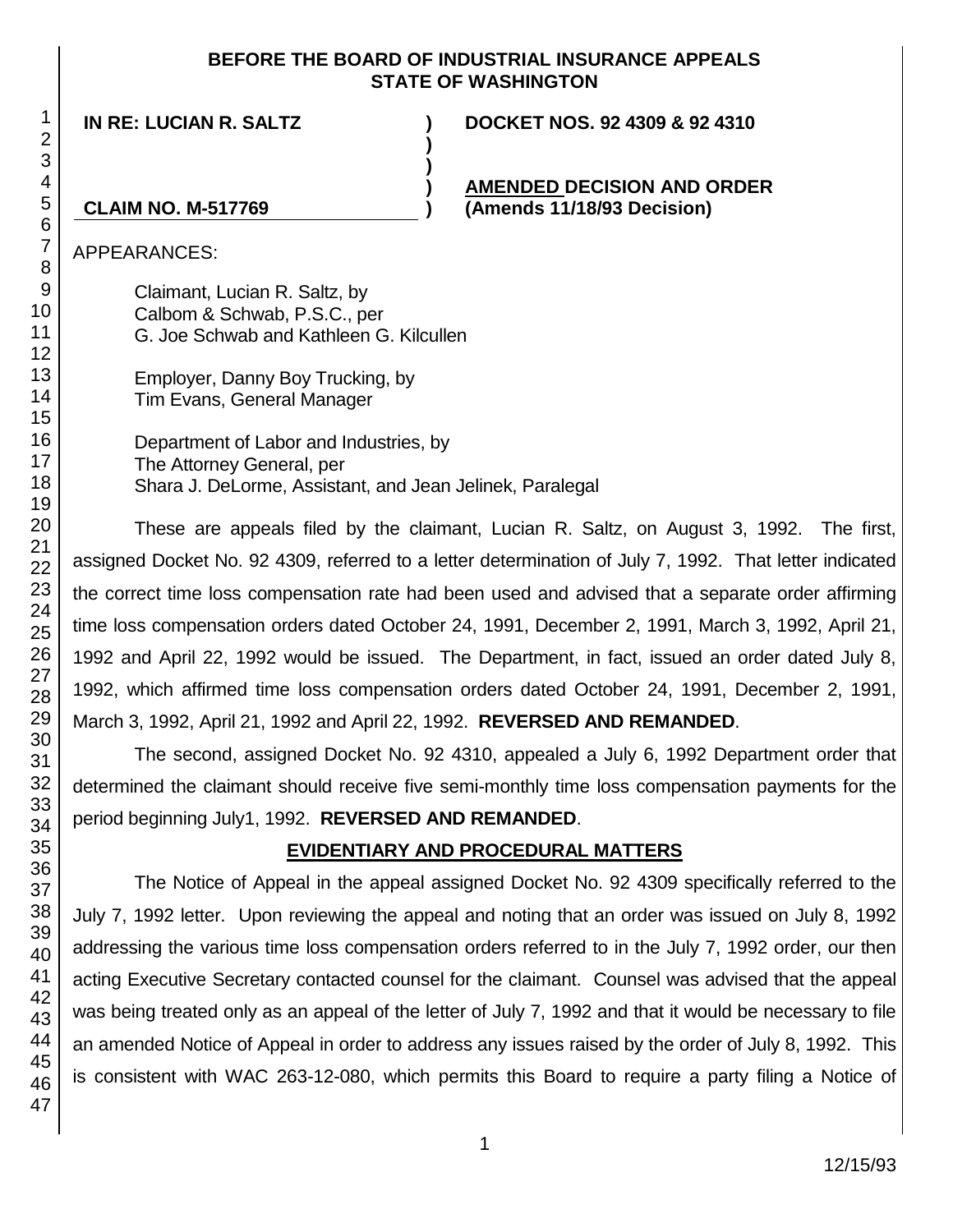Appeal to "correct, clarify or amend the same." Counsel, however, did not submit an amended Notice of Appeal at any time before the hearing.

Despite the failure to amend the appeal, our industrial appeals judge permitted the parties to present evidence related to the substance of the July 6, 1992 order (Docket No. 92 4310), the July 7, 1992 letter (Docket No. 92 4309) and the undocketed July 8, 1992 order. The Proposed Decision and Order affirmed the July 7, 1992 letter, the July 6, 1992 order and, without explanation as to how this Board acquired jurisdiction, the July 8, 1992 order.

RCW 51.52.060 permits any person "aggrieved by an order, decision, or award" of the Department to appeal that determination to this Board. In this instance, the claimant filed an appeal only from two determinations of the Department, the July 6, 1992 order (Docket No. 92 4309) and the July 7, 1992 letter (Docket No. 92 4310).

The July 7, 1992 letter expressly indicated:

Therefore, it has been determined that no error has been made and your time loss rate is correct. Under separate (sic) cover an order is being issued affirming the order and notices dated 10/24/91, 12/02/91, 03/03/92, 04/21/92, and 04/22/92.

To the extent the letter determined that the time loss compensation rate was correct, it constituted a final decision of the Department which may be a proper subject of an appeal to this Board. RCW 51.52.060.

The precise issue presented in the order of July 8, 1992, that is -- the entitlement to time loss compensation for the periods addressed by the orders dated October 24, 1991, December 2, 1991, March 3, 1992, April 21, 1992 and April 22, 1992 -- is not before this Board based on the appeals from the July 6, 1992 order and the July 7, 1992 letter. The effect of a failure to specifically appeal the July 8, 1992 order is the binding determination that time loss compensation was payable for the periods identified in the order. However, having stated that this issue of the entitlement to time loss is binding as a result of the July 8, 1992 order we, nonetheless, believe that the order is not res judicata on the question of rate of time loss compensation paid for those periods. The July 7, 1992 determination which was, in fact, appealed dealt with the rate of time loss which, of course, must affect any future payment of that benefit. In re Louise Scheeler, BIIA Dec., 89 0609 (1990).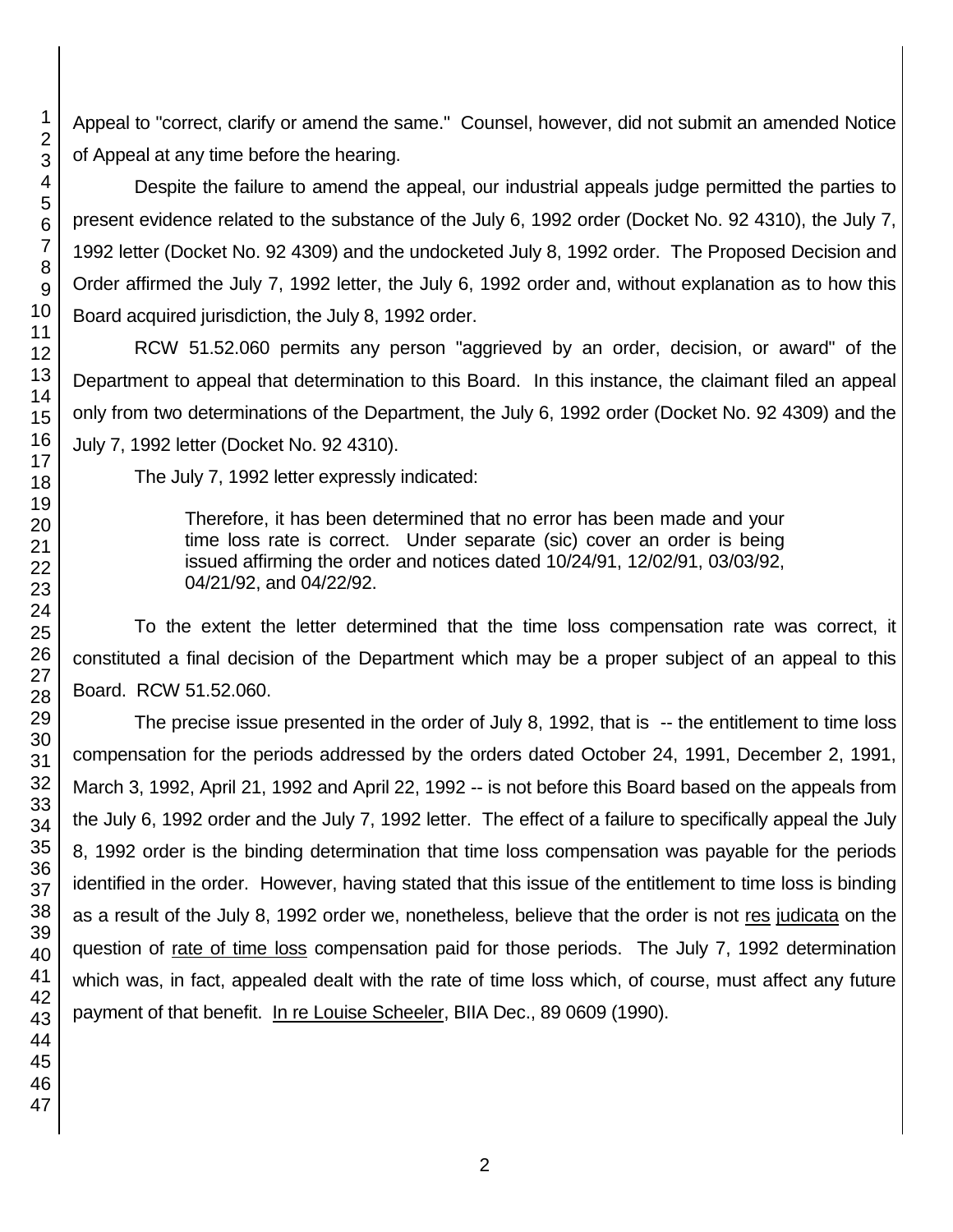We conclude, therefore, that the terms of the July 7, 1993 letter encompass the time loss compensation rate. To that extent, the Proposed Decision and Order appropriately considered the rate of time loss compensation which should have been used as the basis for the payment of time loss in the July 8, 1993 order.

Accordingly, this Board may not expressly reverse the July 8, 1992 order since it has never been appealed. That order is final in the sense that the claimant is entitled to benefits for the periods covered. The July 8, 1992 order is not res judicata regarding the rate of time loss compensation. It is within our scope of review to identify the correct rate of time loss compensation rate to be used for all periods during which time loss compensation was payable.

## **DECISION**

Pursuant to RCW 51.52.104 and RCW 51.52.106, these matters are before the Board for review and decision on a timely Petition for Review filed by the claimant to a Proposed Decision and Order issued on July 7, 1993 in which the letter of the Department of Labor and Industries dated July 7, 1992 and Department orders dated July 6, 1992 and July 8, 1992 were affirmed.

The Board has reviewed the evidentiary rulings in the record of proceedings and finds that no prejudicial error was committed and said rulings are hereby affirmed.

This appeal deals with claimant's rate of time loss compensation. We believe that the Department did not follow the statute, RCW 51.08.178(2), in determining Mr. Saltz's rate of time loss and for that reason we will reverse the Department orders on appeal and remand them to the Department to correctly calculate time loss based on the facts of this appeal and the statute.

Lucian Saltz was injured on February 3, 1990 during the course of his employment with Danny Boy Trucking. There is no question that he suffered an industrial injury on that date. As previously stated, the issue is rate of time loss. The Department determined that Mr. Saltz was a "temporary employee" and, using RCW 51.08.178(2), it averaged his wages for the six months prior to the date of his injury.

The statute in question reads as follows:

In cases where (a) the worker's employment is exclusively seasonal in nature or (b) the worker's current employment or his or her relation to his or her employment is essentially part-time or intermittent, the monthly wage shall be determined by dividing by twelve the total wages earned, including overtime, from all employment in any twelve successive calendar months preceding the injury which fairly represent the claimant's employment pattern.

1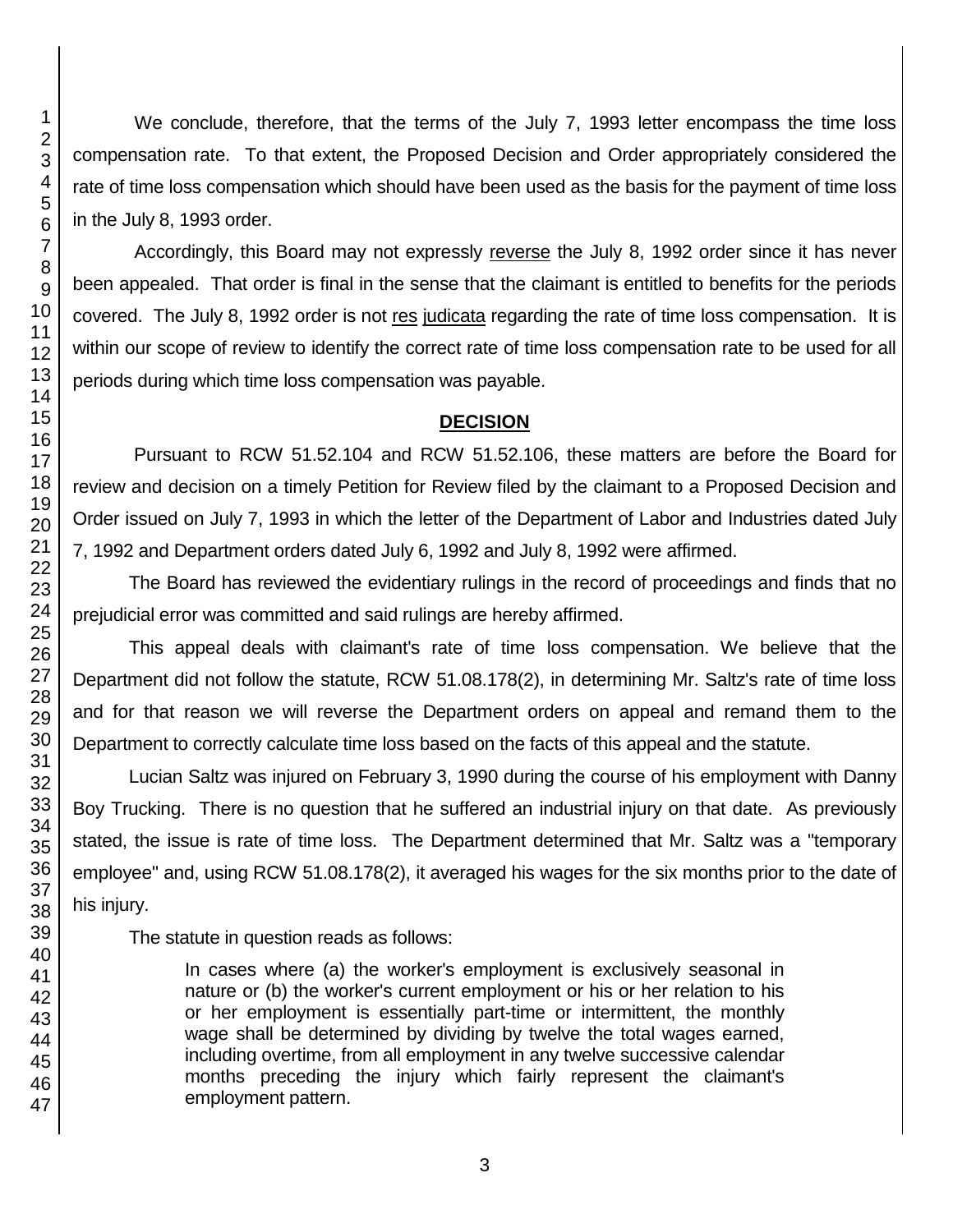RCW 51.08.178(2).

As can be seen by a review of the statute and the Department letter, it does not appear that the Department has followed the statute. First, the statute does not deal with "temporary employees"; it is specifically used in instances where the worker is a seasonal, part-time or intermittent worker, not temporary. Second, the Department apparently has a policy for truck drivers to only average the prior six months rather than the prior twelve months of wages as required by the statute.

We analyze the facts of this case to determine if Mr. Saltz was a full-time employee or if his employment falls within the specific provisions of RCW 51.08.178(2). We have dealt with this statute in prior appeals and have set out the analysis for determining the employment status of a worker. In our decision, In re Alfredo F. Lomeli, BIIA Dec., 90 4156 (1992), we stated that we first determine the nature of the worker's employment and then we determine his or her relationship to employment. More specifically, we stated, "in appeals involving application of RCW 51.08.178(2) we will look at both the nature of the employment and the workers' (sic) relationship to the employment in a combined test to determine the appropriate calculation of temporary total disability benefits."

Using this test, it is obvious that the nature of Mr. Saltz's employment as a truck driver was full-time. The next question deals with his relationship with Danny Boy Trucking. Prior Board cases have considered a variety of factors in determining the answer to this question, including past employment patterns and the worker's intent with regard to future employment.

Mr. Saltz was classified differently than the permanent drivers by Danny Boy Trucking. However, just because a person is a "temporary" employee does not mean that his or her time loss should be calculated pursuant to RCW 51.08.178(2). Both In re Deborah J. Guaragna (Williams), Dckt. No. 90 4246 (March 11, 1992) and In re Ruth A. Hopkins, Dckt. No. 90 5569 (March 13, 1992), dealt with temporary employees whose actual duties were full-time in nature at the time they became entitled to benefits under the Industrial Insurance Act. We found that their work could be characterized as neither part-time nor intermittent, even though the specific job was of limited duration.

It was the intent of both Ms. Williams and Ms. Hopkins to pursue their employment on a continuing basis after their current jobs came to a conclusion. Thus, the permanence or lack of permanency of the job at the time of entitlement to benefits does not determine whether a worker should be classified as part-time or intermittent as contemplated by RCW 51.08.178(2). When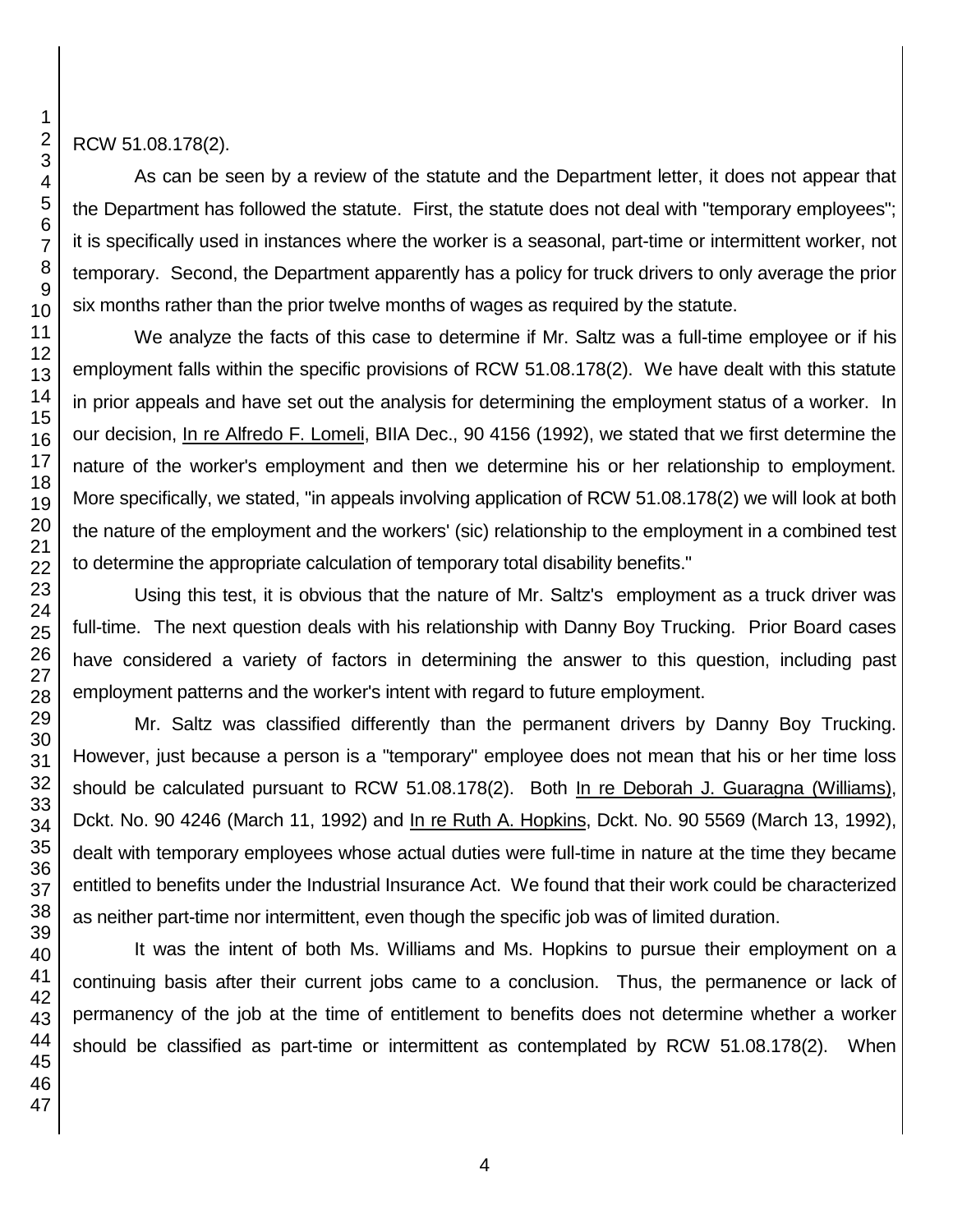subsection (2) uses the word "employment" we believe that this refers to the worker's employment situation in its totality and not the employment referred by a particular employer at a particular time.

The facts of this case show that Mr. Saltz was on call every day he was employed by Danny Boy Trucking. There is no testimony that he ever refused work and there was no limit placed on him by the company as to the number of days or hours that he might work.

An examination of the actual work done by Mr. Saltz shows that during the month and one-half to two months that he worked for Danny Boy Trucking, he worked a substantial number of hours and drove many miles. Prior to his employment with Danny Boy Trucking in December 1989, he had worked numerous jobs, mostly as a truck driver or mechanic. He often worked more than one job at a time, if the situation allowed him to do so.

A complete review of the facts leads us to the conclusion that even though the employer did not consider Mr. Saltz to be a "permanent employee", he was a full-time employee and he should be paid time loss accordingly. Unfortunately, the record is not complete as to Mr. Saltz's wages during the time he was employed by Danny Boy Trucking and for that reason, we are unable to give the Department guidance as to the exact computation that must be used to determine the rate of time loss. The most that we can do is remand the matter to the Department to review the employer's records to determine the wages and time worked, then recompute Mr. Saltz's time loss compensation due under RCW 51.08.178(1).

## **FINDINGS OF FACT**

1. On February 20, 1990, the claimant, Lucian R. Saltz, filed an application for benefits with the Department of Labor and Industries, alleging that he sustained an industrial injury during the course of his employment with Danny Boy Trucking. The claim was allowed and benefits were paid.

On July 6, 1992, the Department issued an order paying time loss compensation benefits for five semi-monthly periods for the period beginning July 1, 1992.

The claimant, on August 3, 1992, appealed the July 6, 1992 order to the Board of Industrial Insurance Appeals. The Board, on August 21, 1992, entered an order granting the appeal, assigned it Docket No. 92 4309, and directed that proceedings be held on the issues raised in the Notice of Appeal.

2. On July 7, 1992, the Department issued a letter determination of July 7, 1992, indicating that the correct time loss compensation rate had been used and advising that a separate order affirming time loss compensation orders dated October 24, 1991, December 2, 1991, March 3, 1992, April 21, 1992 and April 22, 1992 would be issued. The Department issued an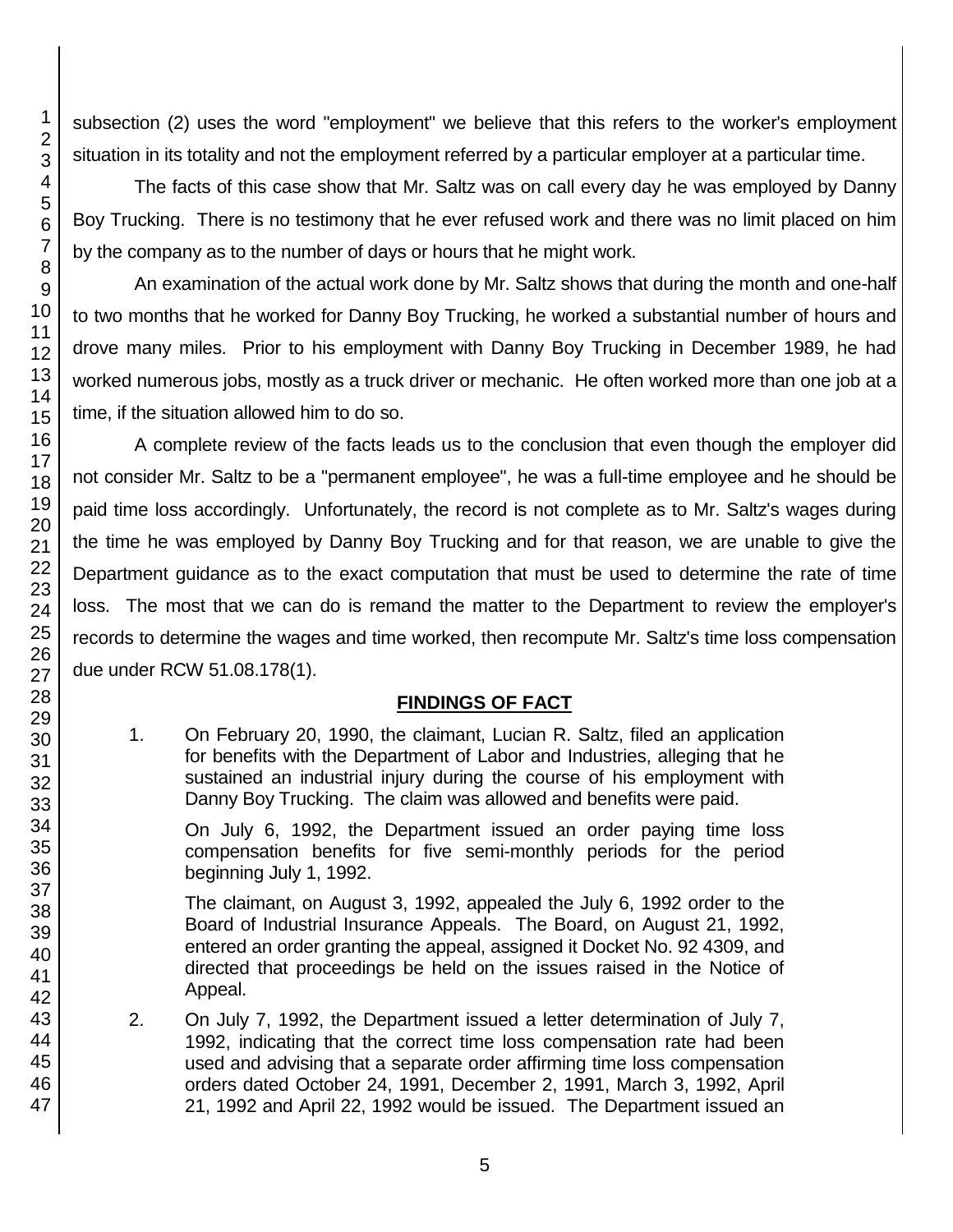order dated July 8, 1992, which affirmed time loss compensation orders dated October 24, 1991, December 2, 1991, March 3, 1992, April 21, 1992 and April 22, 1992.

On August 3, 1992, the claimant filed a Notice of Appeal referring to the July 7, 1992 letter with the Board of Industrial Insurance Appeals. The Board, on August 21, 1992, entered an order granting the appeal, assigned it Docket No. 92 4310, and directed that proceedings be held on the issues raised in the Notice of Appeal.

- 3. On July 8, 1992, the Department issued an order affirming Department orders dated October 24, 1991, December 2, 1991, February 3, 1992, April 21, 1992 and April 22, 1992. These orders paid the claimant time loss compensation for various time periods based on calculations disputed by the claimant.
- 4. On February 3, 1990, the claimant, Lucian R. Saltz, was employed by Danny Boy Trucking as a casual driver. This meant that he would fill-in for other drivers when they were unable to drive. He was not limited by the company as to the number of hours or days that he would work, except as to those limits placed on drivers in general by the federal government.
- 5. During the course of his employment with Danny Boy Trucking, the claimant drove eleven days in December 1989, sixteen days in January 1990 and ten days in February before ceasing work due to his industrial injury. His work was as a long haul trucker and all his trips during the course of his employment were interstate.

## **CONCLUSIONS OF LAW**

- 1. The Board of Industrial Insurance Appeals has jurisdiction over the parties and subject matter in these appeals.
- 2. At the time of his industrial injury, Lucian R. Saltz was not a worker whose employment was exclusively seasonal in nature or whose current employment or relationship to employment was essentially part-time or intermittent as set forth in RCW 51.08.178(2). Therefore Mr. Saltz's monthly wages shall not be computed pursuant to RCW 51.08.178(2).
- 3. In the appeal assigned Docket No. 93 4309, the letter determination that the correct time loss compensation rate had been used is incorrect and is reversed and this matter remanded to the Department of Labor and Industries to recalculate the claimant's wages pursuant to RCW 51.08.178(1) and to take such further action as indicated by the law and the facts.

In the appeal assigned Docket No. 93 4310, the Department order dated July 6, 1992, which paid time loss compensation benefits for five semimonthly periods commencing July 1, 1992 is incorrect and is reversed and this matter remanded to the Department of Labor and Industries with directions to recalculate the claimant's wages pursuant to RCW